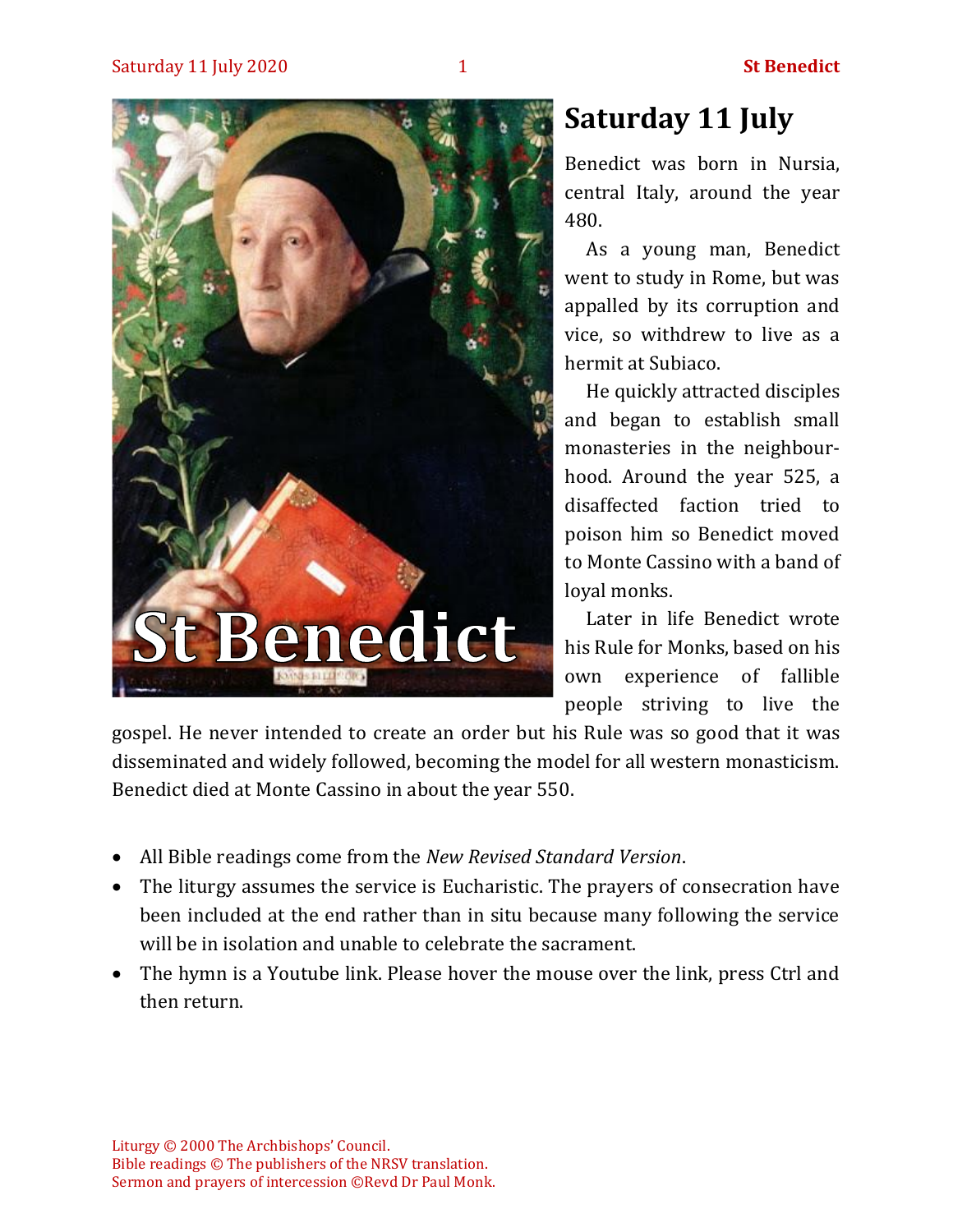HYMN **[Seek ye first the Kingdom of God](https://www.youtube.com/watch?v=94I07YCeqBs)** (click on this link to hear the hymn)

# **The welcome**

In the name of the Father, and of the Son, and of the Holy Spirit

All **Amen.**

The Lord be with you

All **And also with you.**

# **The Preparation**

All **Almighty God, to whom all hearts are open, all desires known, and from whom no secrets are hidden: cleanse the thoughts of our hearts by the inspiration of your Holy Spirit, that we may perfectly love you, and worthily magnify your holy name; through Christ our Lord. Amen.**

Our Lord Jesus Christ said:

The first commandment is this: 'Hear, O Israel, the Lord our God is the only Lord. You shall love the Lord your God with all your heart, with all your soul, with all your mind, and with all your strength.'

And the second is this: 'Love your neighbour as yourself.'

There is no other commandment greater than these.

On these two commandments hang all the law and the prophets.

#### All **Amen. Lord, have mercy.**

Christ calls us to share the heavenly banquet of his love with all the saints in earth and heaven. Therefore, knowing our unworthiness and sin, let us confess our sins in penitence and faith, firmly resolved to keep God's commandments and to live in love and peace with all.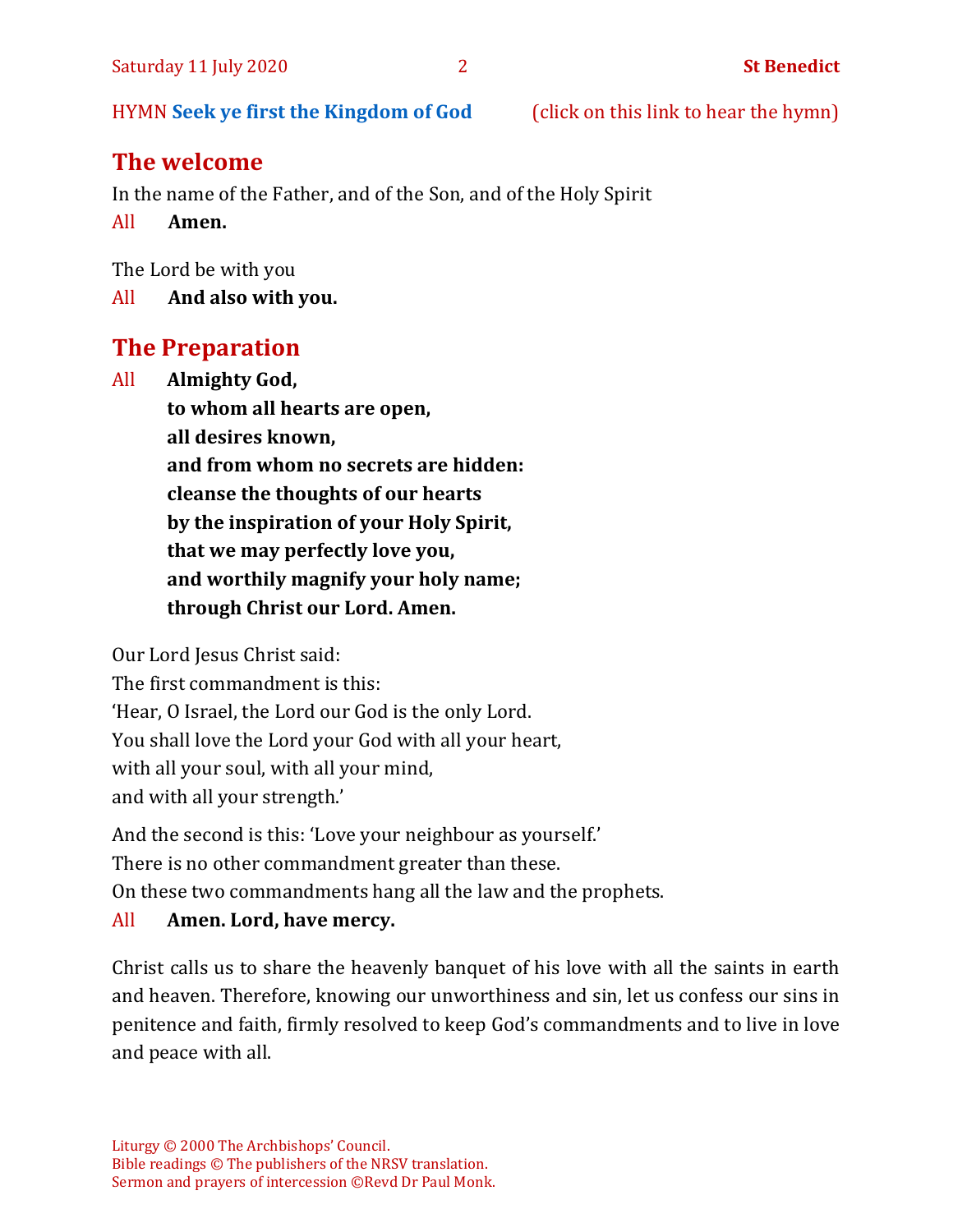All **Almighty God, our heavenly Father, we have sinned against you and against our neighbour in thought and word and deed, through negligence, through weakness, through our own deliberate fault. We are truly sorry and repent of all our sins. For the sake of your Son Jesus Christ, who died for us, forgive us all that is past and grant that we may serve you in newness of life to the glory of your name. Amen.**

Almighty God, who forgives all who truly repent, have mercy upon you, pardon and deliver you from all your sins, confirm and strengthen you in all goodness, and keep you in life eternal; through Jesus Christ our Lord. All **Amen.**

## **The Gloria**

This version of the Gloria is sung to the tune of 'Cwm Rhondda'. Click **[here](https://www.youtube.com/watch?v=BtGhnEwY74E)** for the tune.

All **Glory be to God in Heaven, Songs of joy and peace we bring, Thankful hearts and voices raising, To creation's Lord we sing. Lord we thank you, Lord we praise you, Glory be to God our King: Glory be to God our King.**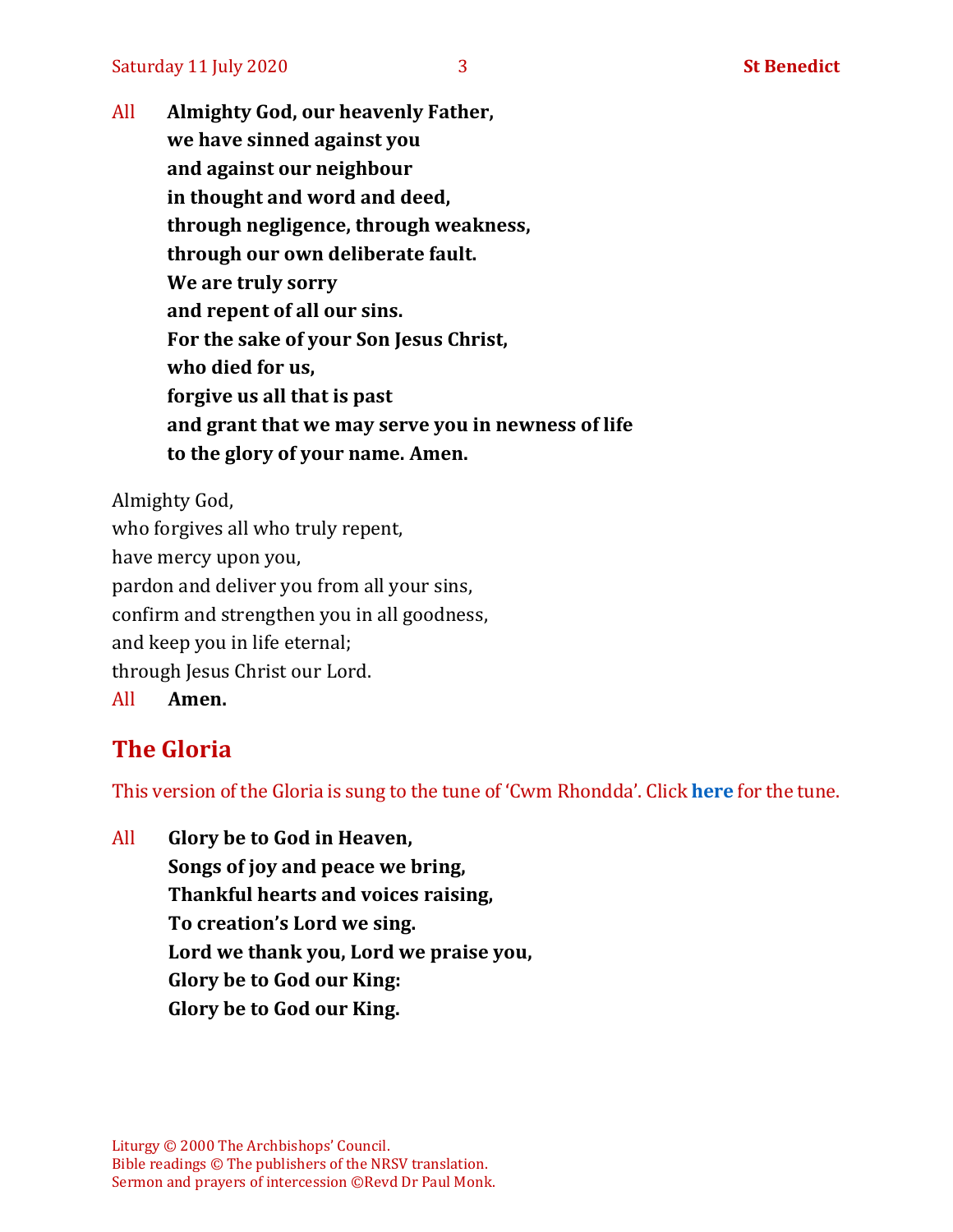**Lamb of God, who on our shoulders, Bore the load of this world's sin; Only Son of God the Father, You have brought us peace within. Lord, have mercy, Christ have mercy, Now your glorious reign begin: Now your glorious reign begin.**

**You O Son of God are Holy, You we praise with one accord. None in heav'n or earth is like you, Only you are Christ the Lord. With the Father and the Spirit, Ever worshipped and adored: Ever worshipped and adored.**

# **The Collect for St Benedict**

Eternal God, who made Benedict a wise master in the school of your service and a guide to many called into community to follow the rule of Christ: grant that we may put your love before all else and seek with joy the way of your commandments; through Jesus Christ your Son our Lord, who is alive and reigns with you, in the unity of the Holy Spirit, one God, now and for ever. All **Amen.**

## **First reading**

A reading from the Book of Proverbs

My child, if you accept my words and treasure up my commandments within you, making your ear attentive to wisdom and inclining your heart to understanding; if you indeed cry out for insight, and raise your voice for understanding, if you seek it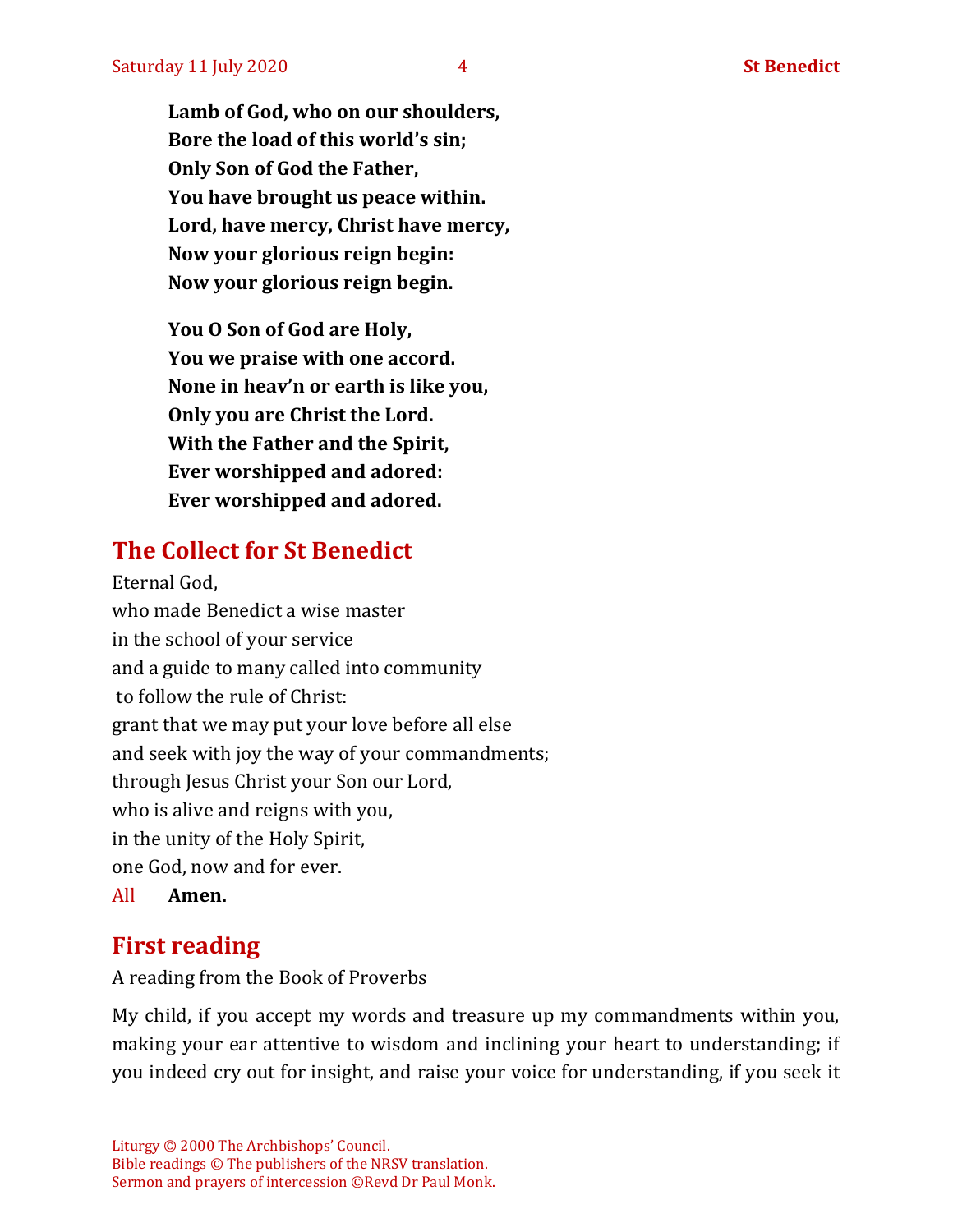like silver, and search for it as for hidden treasures -- then you will understand the fear of the Lord and find the knowledge of God. For the Lord gives wisdom; from his mouth come knowledge and understanding. *Proverbs 2:1–6*

This is the Word of the Lord

All **Thanks be to God.**

# **Second reading**

A reading from St Paul's First Letter of Paul to the Corinthians.

According to the grace of God given to me, like a skilled master builder I laid a foundation, and someone else is building on it. Each builder must choose with care how to build on it. For no one can lay any foundation other than the one that has been laid; that foundation is Jesus Christ. *1 Corinthians 3:10–11*

This is the Word of the Lord

All **Thanks be to God.**

# **Gospel reading**

Hear the Gospel of our Lord Jesus Christ according to Luke

# All **Glory to you O Lord.**

A certain ruler asked Jesus, 'Good Teacher, what must I do to inherit eternal life?' Jesus said to him, 'Why do you call me good? No one is good but God alone. You know the commandments: "You shall not commit adultery; You shall not murder; You shall not steal; You shall not bear false witness; Honour your father and mother".' He replied, 'I have kept all these since my youth.' When Jesus heard this, he said to him, 'There is still one thing lacking. Sell all that you own and distribute the money to the poor, and you will have treasure in heaven; then come, follow me.' *Luke 18:18–22*

This is the Gospel of the Lord

All **Praise to you O Christ.** 

# **Sermon**

Seeking God was the central quest of St Benedict's life. As a young man, he took to himself Jesus' short parable about a **[pearl in a field](https://www.biblegateway.com/passage/?search=Matthew+13%3A44-46&version=NIV)**. The idea is simple enough: a man bought a field because it contained a pearl of such value that he felt compelled to sell everything to buy the field. The parable implies that the pearl is hidden so the man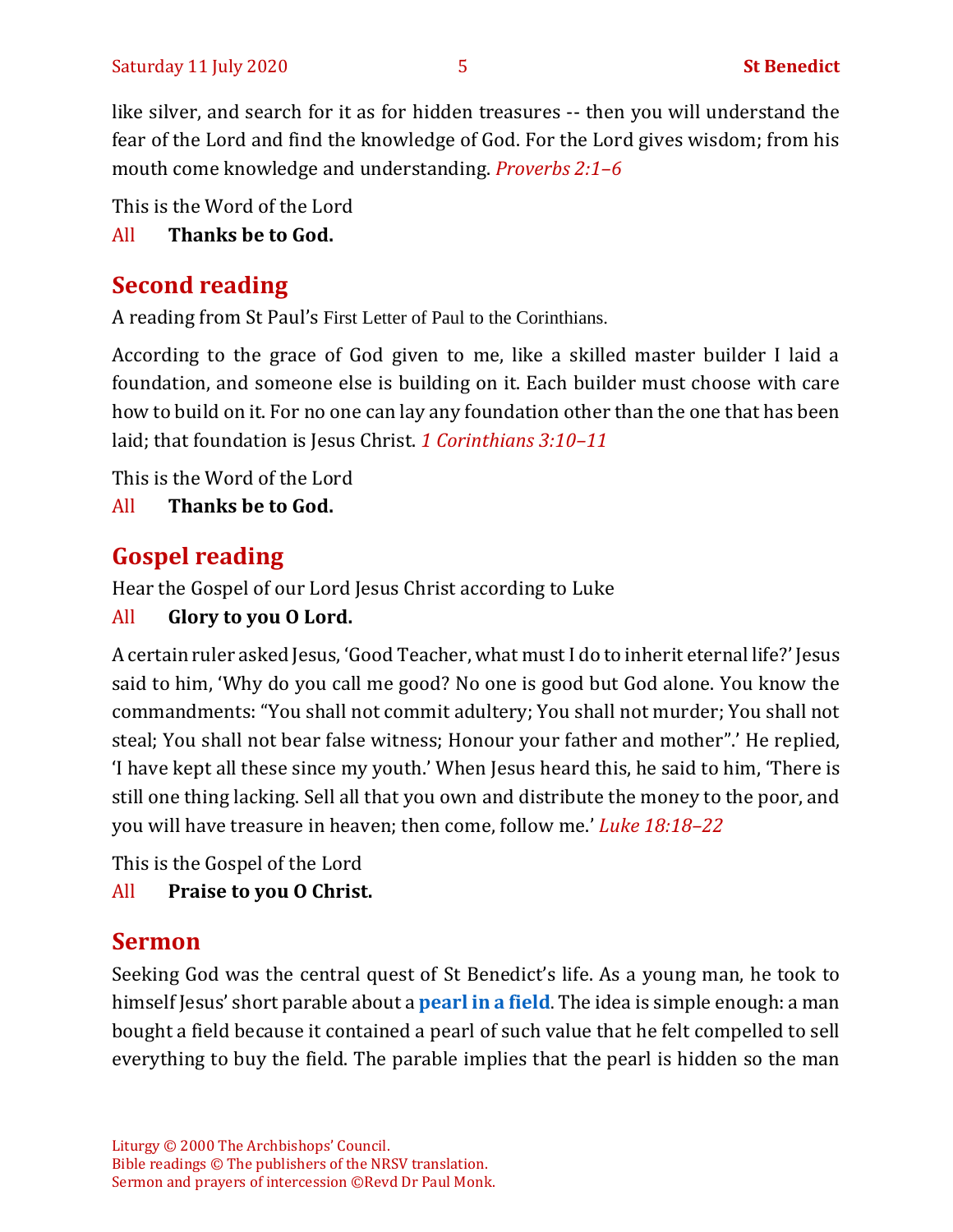spends the rest of his life looking for it. The pearl may be hidden but, because the man now owns the field, he knows he will find it eventually if he works hard enough.

In the parable, the pearl equates with eternal life spent with God. Eternal life is costly like all genuinely precious things. And, like the pearl in the parable, true Godliness may lie hidden but it will be found eventually even if it requires the search of a lifetime to find it.

St Benedict wanted eternal life so he fled the corruption and godlessness he saw in Rome to became a hermit in the Italian countryside. He settled in a place of beauty surrounded by fruitful silence. He soon attracted followers and tried to help them find the same inner peace he evidently enjoyed himself. To that end he wrote a rule of life that became the basis for the world's first Christian monastic rule. Even today, the Benedictine Rule is the most widely followed monastic rule in all of Christendom.

St Benedict's rule is an example of a so-called 'Rule of Life'—a detailed series of instructions designed to help us lead a life of godliness and peace. The best-known rule is the Ten Commandments but others underpin of Christian discipleship, like the beatitudes. Or think of the life expected of a Vicar as codified in an ordination service!

The parable of the pearl permeates the whole of Benedict's rule. Benedict intended his followers to use it like a fence that surrounds a large field. Benedict designed his rule to create a safe environment for Christian growth and help avoid us walking away from the treasure of Christ. He intended it to offer liberty of movement and action. It stops us from straying away from the field in which the treasure lies hidden. Like a fence, the rules set outer limits but do not restrict inner freedom: seekers only really notice the boundaries when they stray too far from the centre.

Humans love to create rules. Rules are good because they not only help us live safely but also make us *feel* safe. But we can cling to the rules themselves rather than live the life they intend to help us create. We mistake the means for the end: walking along the perimeter of a fence means we'll never wander away from the pearl in the field but it also means we'll never venture into the field itself to look for the pearl. And if we never really look stay because we're close to the fence, we'll never find it. The life is wasted. In the same way we can become so caught up with the details in a rule of life that we forget to live that life. We could end up becoming legalistic or neurotic.

Any advance toward the holiness that God intends means that we turn from self and engage with Him as he speaks to us. That's why the first word of St Benedict's rule is 'Listen!' God's 'speaking' can take many forms, from the secret promptings of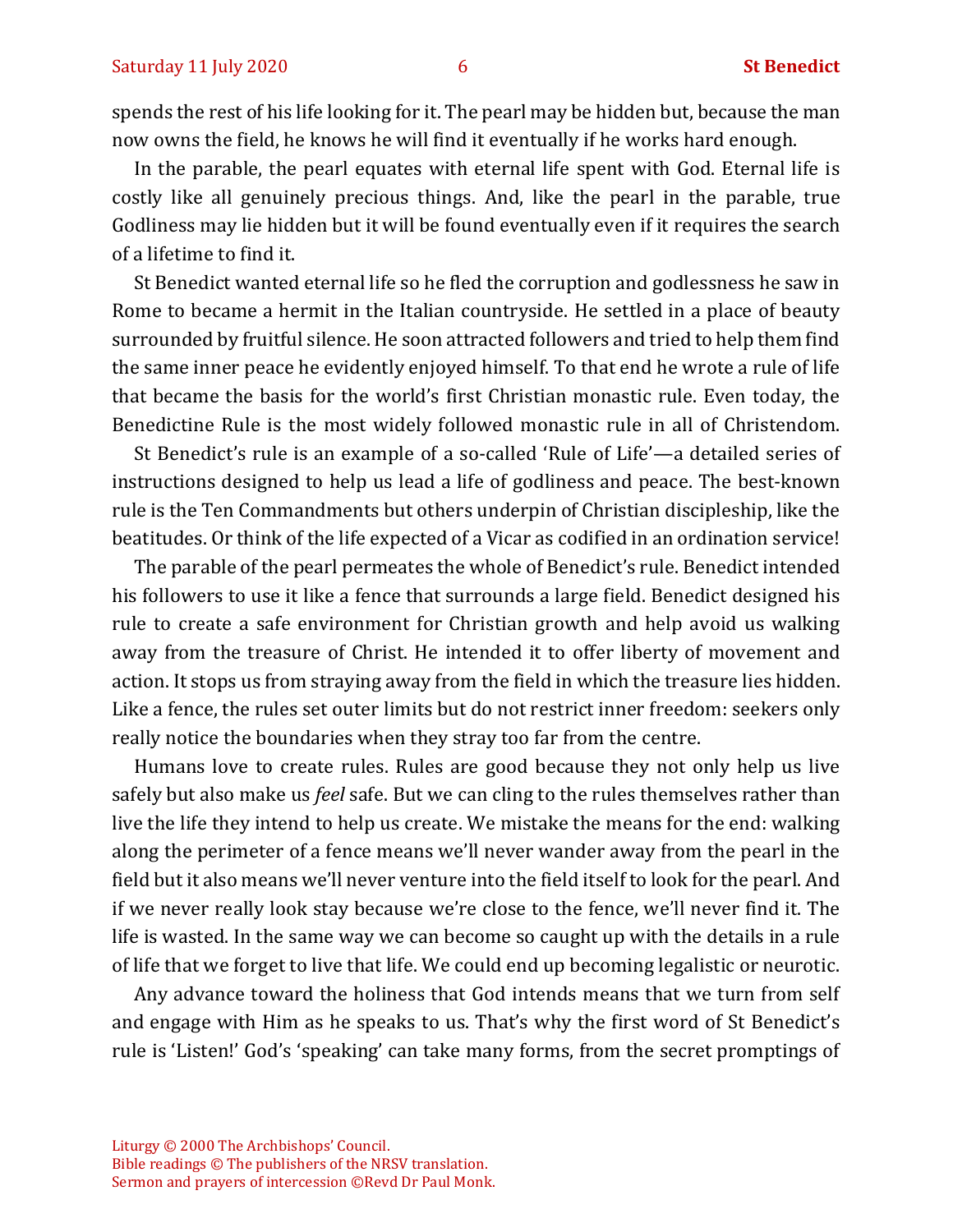the Holy Spirit, to reading the Scriptures, hearing the liturgy in Church, advice from friends, … , the list is surely endless. God wants us to share eternity with Him. So when God speaks He is telling us where to look for the pearl, to enhance our discipleship.

So today, as we remember St Benedict, we remind ourselves that God is inviting us to live by a series of simple rules—the Ten Commandments, the beatitudes, the inner promptings of the Holy Spirit, and so on. But those rules are a means to the end of growing into holiness of life. Those rules point beyond themselves to God. We therefore move from the mere observance of rules (do not lie, do not steal, come to Church, give in response to need in love, pray) in order to progress toward a more active discipleship. That way, we can find the pearl; we do find eternal life.

# **Prayers of intercession**

Almighty God, today we thank you for the witness of St Benedict whose quest for You led to countless lives dedicated to you and your Kingdom.

Lord in your Mercy

#### All **Hear our prayer**

Living God, pearl of great price, help us to seek You and, in finding You, share the infinity of the love You give to us to a needy and wounded world.

Lord in your Mercy

#### All **Hear our prayer**

God of wonder, we pray for those whose lives lack discipline and order. Help them to find the structure and security that comes from knowing.

Lord in your Mercy

#### All **Hear our prayer**

Father God, we raise before you our friends, families and neighbours.

Lord in your Mercy

#### All **Hear our prayer**

Loving God bring healing to all in need—in body, mind or spirit—that they may find wholeness and meaning in their lives…

Lord in your Mercy

#### All **Hear our prayer**

Merciful Father,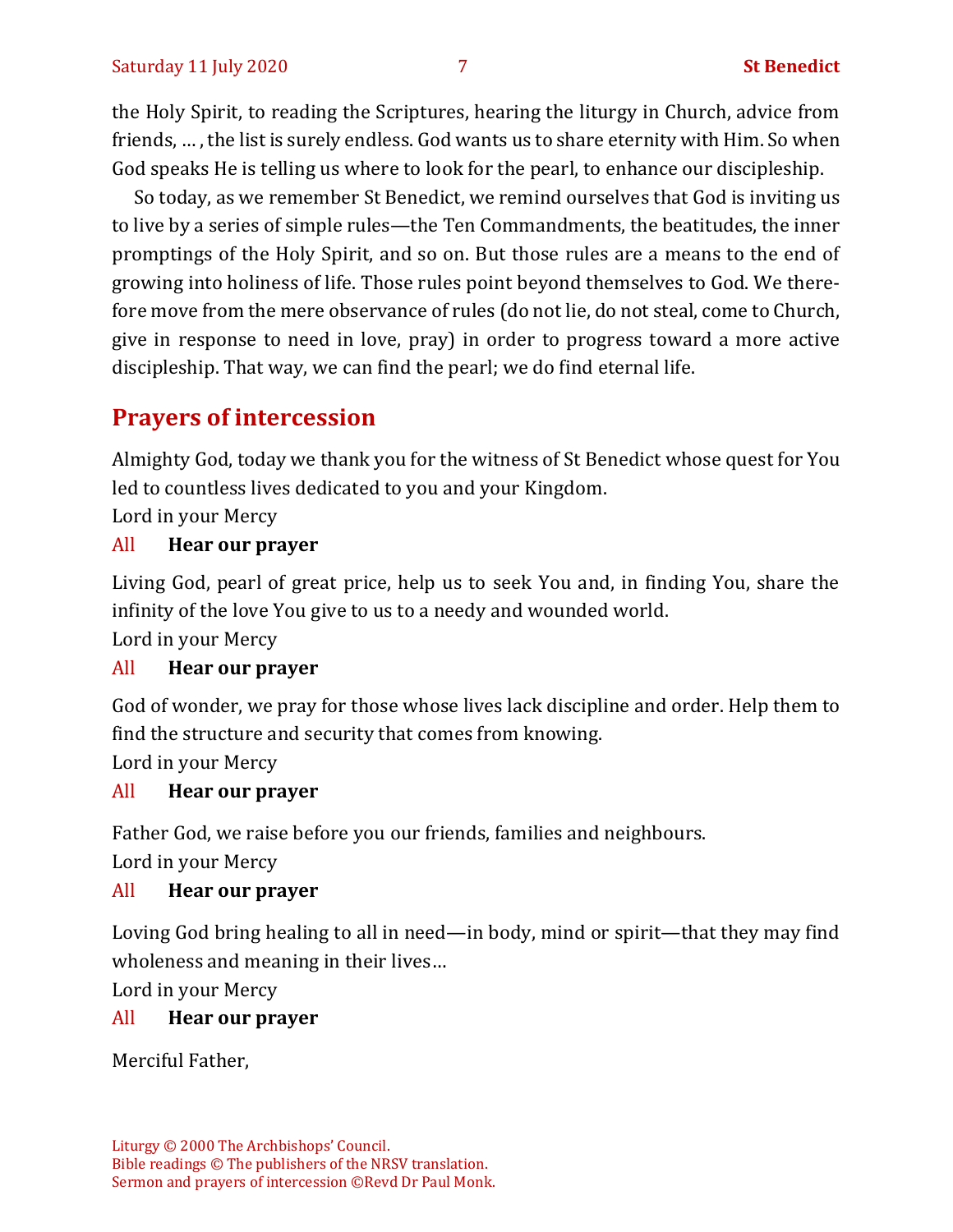All **accept these prayers for the sake of your Son, our Saviour Jesus Christ. Amen.**

## **The peace**

May the God of peace sanctify you: may he so strengthen your hearts in holiness that you may be blameless before him at the coming of our Lord Jesus with his saints.

The peace of the Lord be always with you:

All **And also with you.**

The liturgy of the Communion Service appears below

# The Dismissal

May Christ who makes saints of sinners,

who has transformed those we remember today,

raise and strengthen you that you may transform the world;

and the blessing of God the Almighty:

Father, Son, and Holy Spirit, be with you now and remain with you always.

All **Amen**

Go in peace to love and serve the Lord.

All **In the name of Christ. Amen.**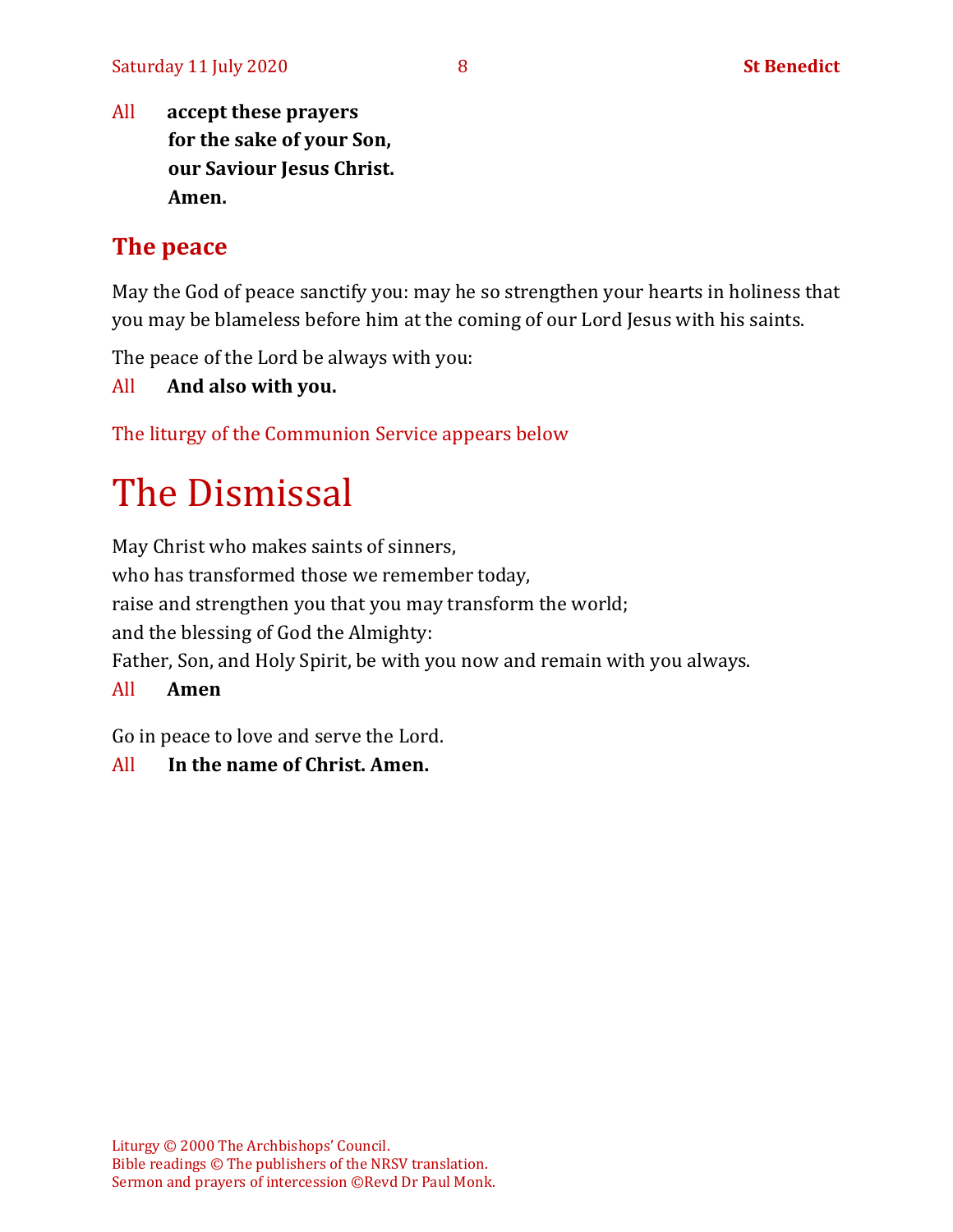### Eucharistic Prayer (prayer E)

The Lord be with you

#### All **and also with you.**

Lift up your hearts.

#### All **We lift them to the Lord.**

Let us give thanks to the Lord our God.

#### All **It is right to give thanks and praise.**

It is truly right and just, our duty and our salvation, always and everywhere to give you thanks, Lord, holy Father, almighty and eternal God, whose mercy is no less than His power, to preach the Gospel to everyone, through Christ, our Lord. In the garden He appeared to Mary Magdalene, who loved him in life, who witnessed his death on the cross, who sought him as he lay in the tomb, who was the first to adore him when he rose from the dead, and whose apostolic duty was honoured by the apostles, so that the good news of life might reach the ends of the earth. And so Lord, with all the Angels and Saints, we, too, give you thanks, as in exultation we acclaim:

All **Holy, holy, holy Lord, God of power and might, heaven and earth are full of your glory. Hosanna in the highest. Blessed is he who comes in the name of the Lord. Hosanna in the highest.**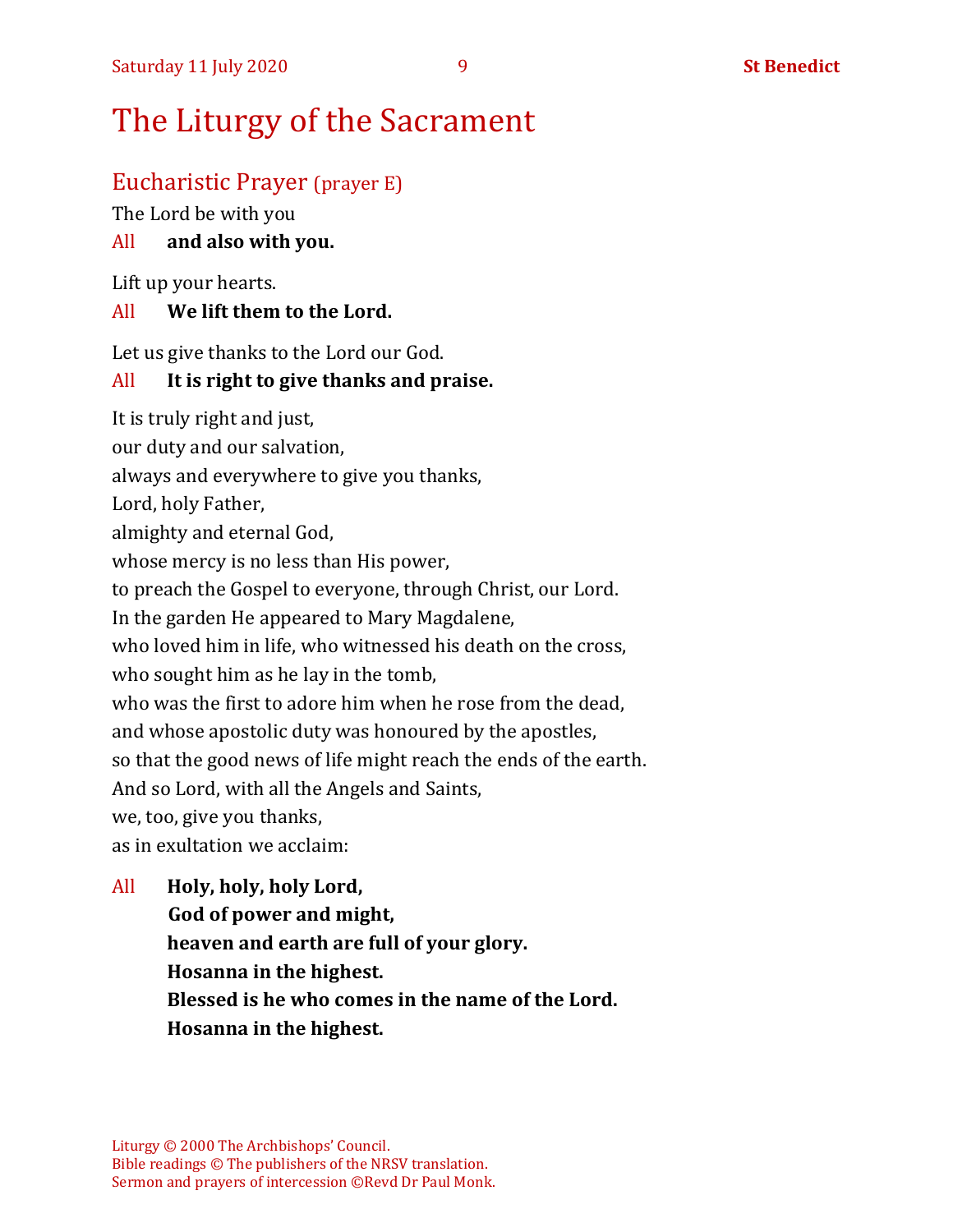We praise and bless you, loving Father, through Jesus Christ, our Lord; and as we obey his command, send your Holy Spirit, that broken bread and wine outpoured may be for us the body and blood of your dear Son.

On the night before he died he had supper with his friends and, taking bread, he praised you. He broke the bread, gave it to them and said: Take, eat; this is my body which is given for you; do this in remembrance of me.

When supper was ended he took the cup of wine. Again he praised you, gave it to them and said: Drink this, all of you; this is my blood of the new covenant, which is shed for you and for many for the forgiveness of sins. Do this, as often as you drink it, in remembrance of me.

So, Father, we remember all that Jesus did, in him we plead with confidence his sacrifice made once for all upon the cross. Bringing before you the bread of life and cup of salvation, we proclaim his death and resurrection until he comes in glory.

Great is the mystery of faith:

All **Christ has died. Christ is risen. Christ will come again.**

Lord of all life, help us to work together for that day when your kingdom comes and justice and mercy will be seen in all the earth.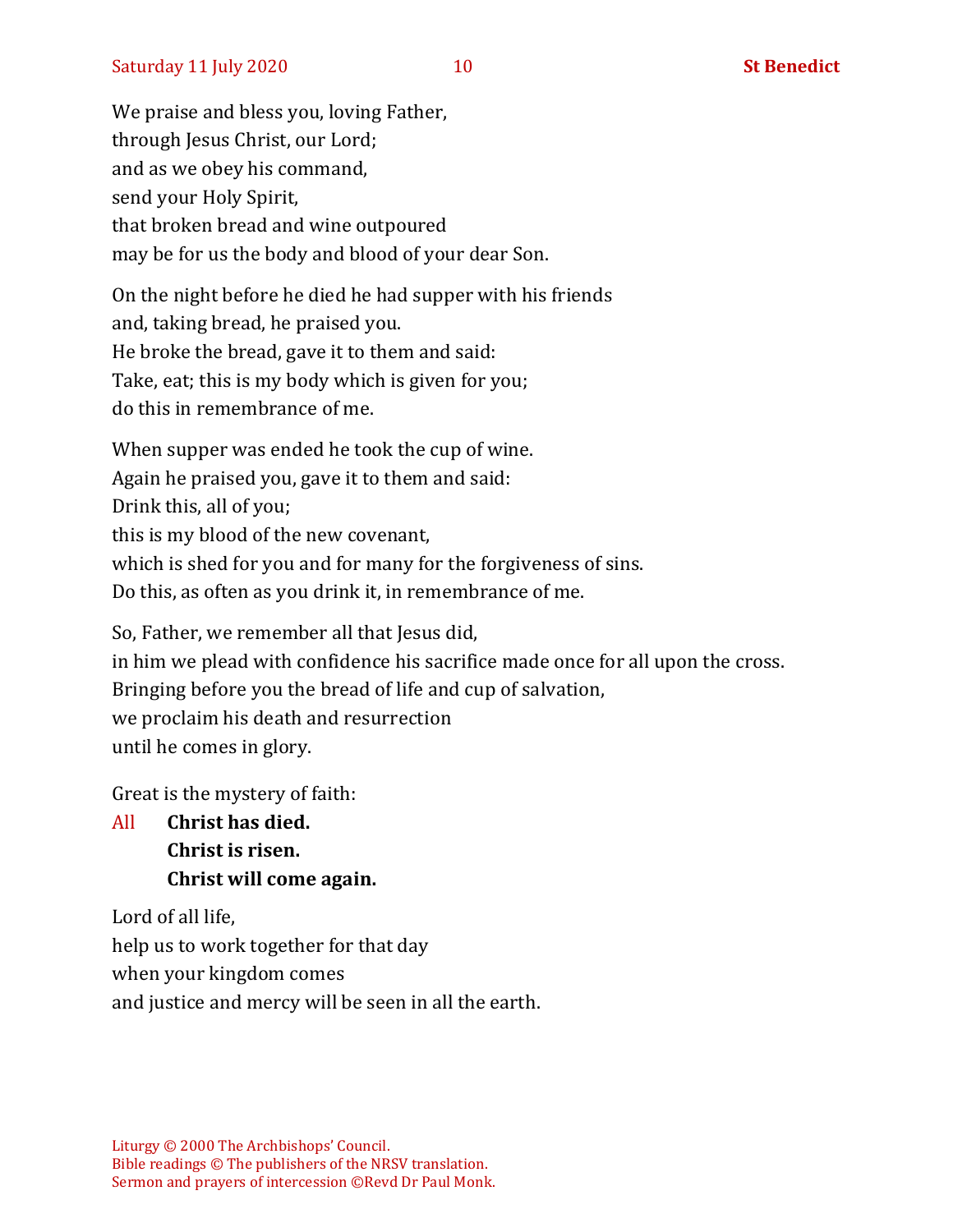Look with favour on your people, gather us in your loving arms and bring us with St Thomas and all the saints to feast at your table in heaven.

Through Christ, and with Christ, and in Christ, in the unity of the Holy Spirit, all honour and glory are yours, O loving Father, for ever and ever.

All **Amen.**

# The Lord's Prayer

As our Saviour taught us, so we pray

All **Our Father in heaven, hallowed be your name, your kingdom come, your will be done, on earth as in heaven. Give us today our daily bread. Forgive us our sins as we forgive those who sin against us. Lead us not into temptation but deliver us from evil. For the kingdom, the power, and the glory are yours now and for ever. Amen.**

# Breaking of the Bread

We break this bread to share in the body of Christ.

All **Though we are many, we are one body, because we all share in one bread.**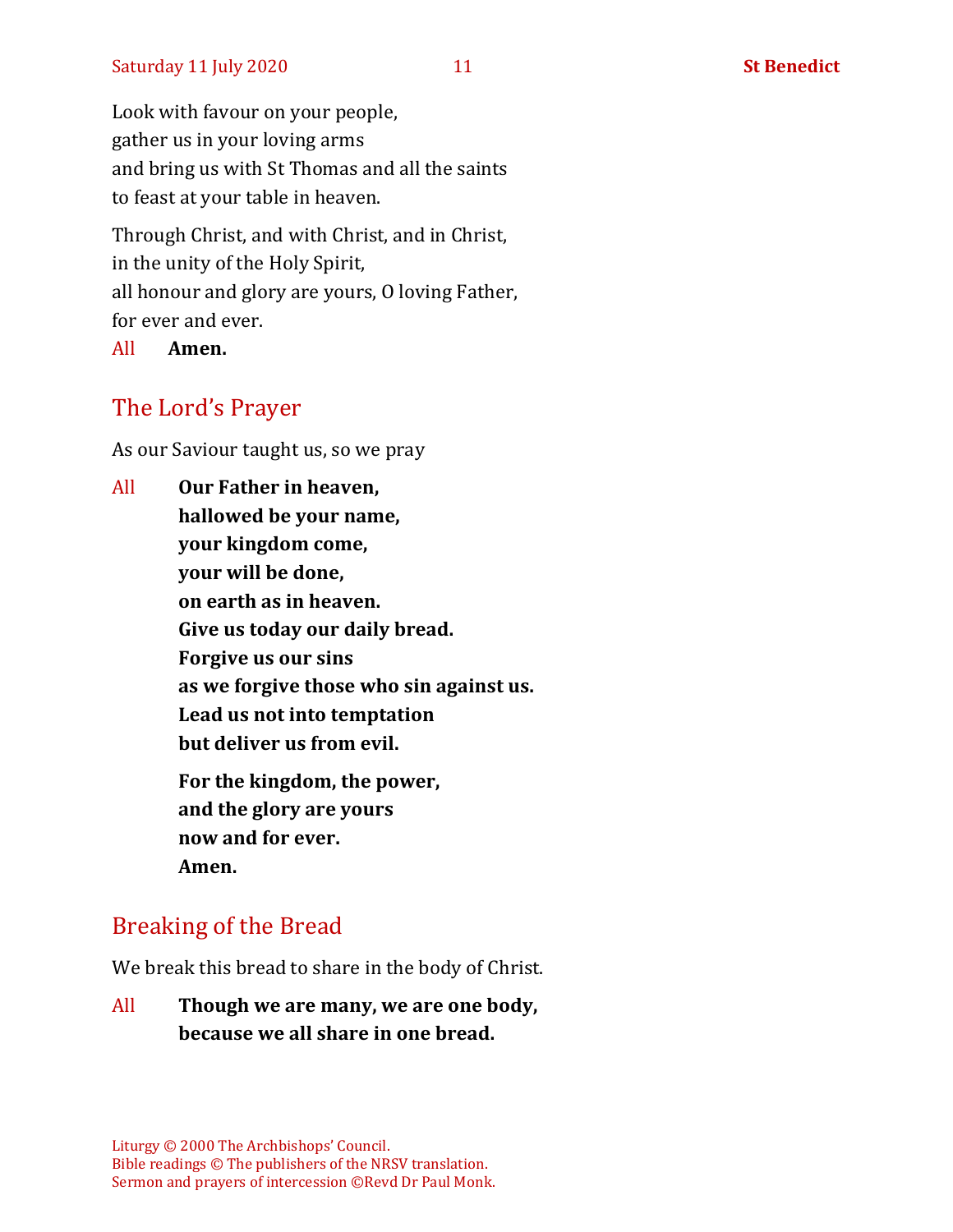All **Lamb of God,**

**you take away the sin of the world, have mercy on us. Lamb of God,** 

**you take away the sin of the world, have mercy on us.**

**Lamb of God, you take away the sin of the world, grant us peace.**

Draw near with faith.

Receive the body of our Lord Jesus Christ which he gave for you, and his blood which he shed for you. Eat and drink in remembrance that he died for you, and feed on him in your hearts by faith with thanksgiving.

#### All **We do not presume**

**to come to this your table, merciful Lord, trusting in our own righteousness, but in your manifold and great mercies. We are not worthy so much as to gather up the crumbs under your table. But you are the same Lord whose nature is always to have mercy. Grant us therefore, gracious Lord, so to eat the flesh of your dear Son Jesus Christ and to drink his blood, that our sinful bodies may be made clean by his body and our souls washed through his most precious blood, and that we may evermore dwell in him, and he in us. Amen.**